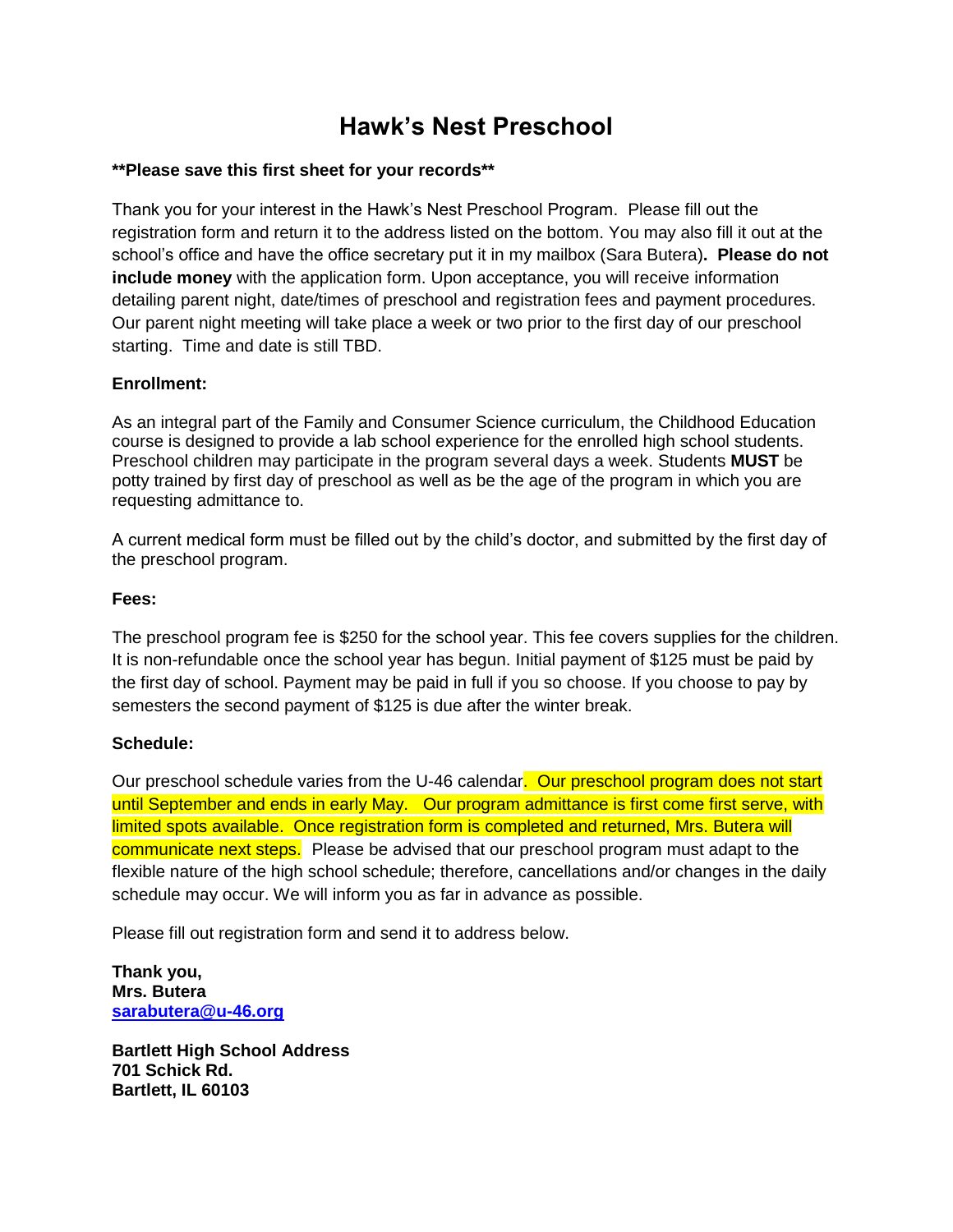## BARTLETT HIGH SCHOOL HAWK'S NEST PRESCHOOL REGISTRATION FROM 2022-2023

| Preference of child's name on printed items such as nametags, cubbies, etc.:                                     |  |  |  |  |
|------------------------------------------------------------------------------------------------------------------|--|--|--|--|
|                                                                                                                  |  |  |  |  |
|                                                                                                                  |  |  |  |  |
| Mother's                                                                                                         |  |  |  |  |
| Home Phone#__________________________________Cell Phone # ______________________                                 |  |  |  |  |
|                                                                                                                  |  |  |  |  |
|                                                                                                                  |  |  |  |  |
| Father's<br>Address: Address: Address: Address: Address: Address: Address: Address: Address: Address: Address: A |  |  |  |  |
| Home Phone#___________________________________Cell Phone #______________________                                 |  |  |  |  |
|                                                                                                                  |  |  |  |  |
|                                                                                                                  |  |  |  |  |
| Name and phone number of another person to contact in case of an emergency:                                      |  |  |  |  |
|                                                                                                                  |  |  |  |  |
|                                                                                                                  |  |  |  |  |

SPECIAL NEEDS: Does your child have any allergies, health problems, fears, or other special needs that would help us to work more effectively with your child, please describe: